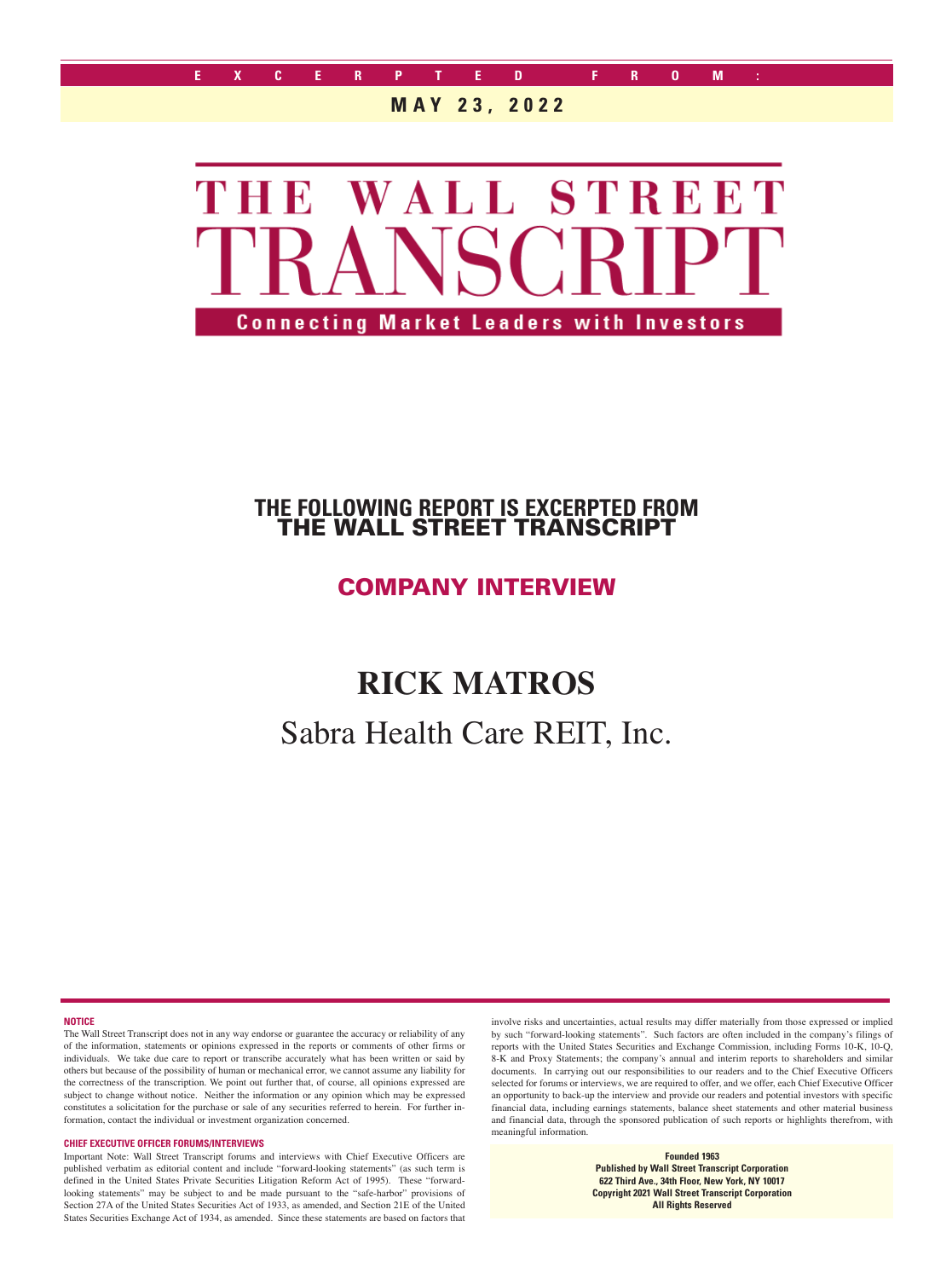# Sabra Health Care REIT, Inc. (NASDAQ:SBRA)



RICK MATROS has served as Sabra Health Care REIT, Inc.'s President and Chief Executive Officer and as a Director since May 2010, and he has served as Board Chair since November 2010. He was Chair of the Board of Directors and Chief Executive Officer of Sun Healthcare Group, Inc. from 2001 until Sabra's inception in November 2010. Mr. Matros founded and served as Chief Executive Officer and President of Bright Now! Dental from 1998 to 2000, and as a Director from 1998 until its sale in December 2010. From 1998 until the sale of its operations in 2006, Mr. Matros also was a member and Management Committee member of CareMeridian, LLC, a health care company that specialized in offering subacute and skilled nursing for patients suffering from traumatic brain injury, spinal cord injury, and other catastrophic

injuries. Previously, from 1994 to 1997, he served Regency Health Services, Inc., a publicly held long-term care operator, holding positions as CEO, President, Director and Chief Operating Officer. Prior to that time, from 1988 to 1994, he served Care Enterprises, Inc., holding positions as CEO, President, COO, Director and Executive Vice President—Operations. Mr. Matros currently serves on the nonprofit boards of IsraAID and the American Israel Public Affairs Committee, and is the Executive Producer of Sabra Films, LLC.

#### **SECTOR — REAL ESTATE**

#### **(BDO600) TWST: We spoke several years ago, but for our readers, would you start with a quick snapshot of Sabra's history and any important milestones in recent years?**

**Mr. Matros:** Sure. The company went through a pretty large transformation in the latter part of 2017 with a merger and some subsequent acquisitions and some major dispositions, primarily driven by us having concerns over our largest tenant. There was a lot of work that we had to do to restructure and reposition the company throughout 2018, and we got all that done, and a number of good things came out of that that we had set goals for, such as becoming investment grade, just becoming larger, having more liquidity in the stock, and things like that.

And so we had a pretty nice year actually in 2019 once we got all that behind us, and we were looking forward to a nice run — and then the pandemic hit. That's been really difficult, being in senior care and skilled nursing; the businesses have gotten hit dramatically. And you saw the business starting to recover last year, and then the double whammy of Delta and Omicron set everything back quite a bit.

**TWST: Yes, and I was going to ask you about how your tenant base, and thus your company, was impacted, and how you have held up during what were obviously very challenging times these last couple of years.**

**Mr. Matros:** Our tenant base held up actually quite well. In part because, particularly on the skilled nursing side, less so on the senior housing side, there was a lot of government assistance, which really helped. And then, because of all the work that we had done in 2017 and 2018, almost all of our tenants were positioned pretty strongly, the rent coverage was very strong right before the pandemic hit. And so as a result, unlike a number of our peers, we only had one tenant that we

had to restructure rent on. So it's been remarkably stable. And that's not to imply that our peers didn't have tenants that were as good, but we had just done all that work, so the timing was fortuitous for us.

That said, it's been just extremely difficult at the operational level, and the impact of Delta and Omicron has set the recovery back about a year. For example, in skilled nursing, as we're talking today, we thought we would have been fully recovered by now, if you look at last year's trends prior to Delta, and now we're probably looking at first quarter next year. In senior housing, we thought we probably would have been recovered by mid-year this year, and that's probably pushed out a year as well.

The combination of low occupancy from hospitals being overrun by COVID patients and disrupting elective surgeries and the like, the cost side of the equation, burnout from staffing, using temporary agencies, and all the price gouging that occurred with temporary staffing and PPE and things like that, it just really hurt.

**TWST: Let's talk more about the company's overall property portfolio and what it looks like today. As you well know, within health care there's a variety of property types, so what types of properties are you invested in, and also what geographic markets, and what's changed?**

**Mr. Matros:** I will start with geographic, because that's easy — we're in almost every state. We're in 43 states, and we're in Canada. Things that have changed for us? We've actually been able to get some nice things done, despite the pandemic, from an investment perspective. We still have more skilled nursing than anything else, about 61%, but that's dropping this year by design, so that we are more diversified, and by year end we expect that to be closer to 50% than 60%, which will be an all-time low for us with exposure in that space. We're continuing to grow our senior housing, so assisted living, independent living, memory care.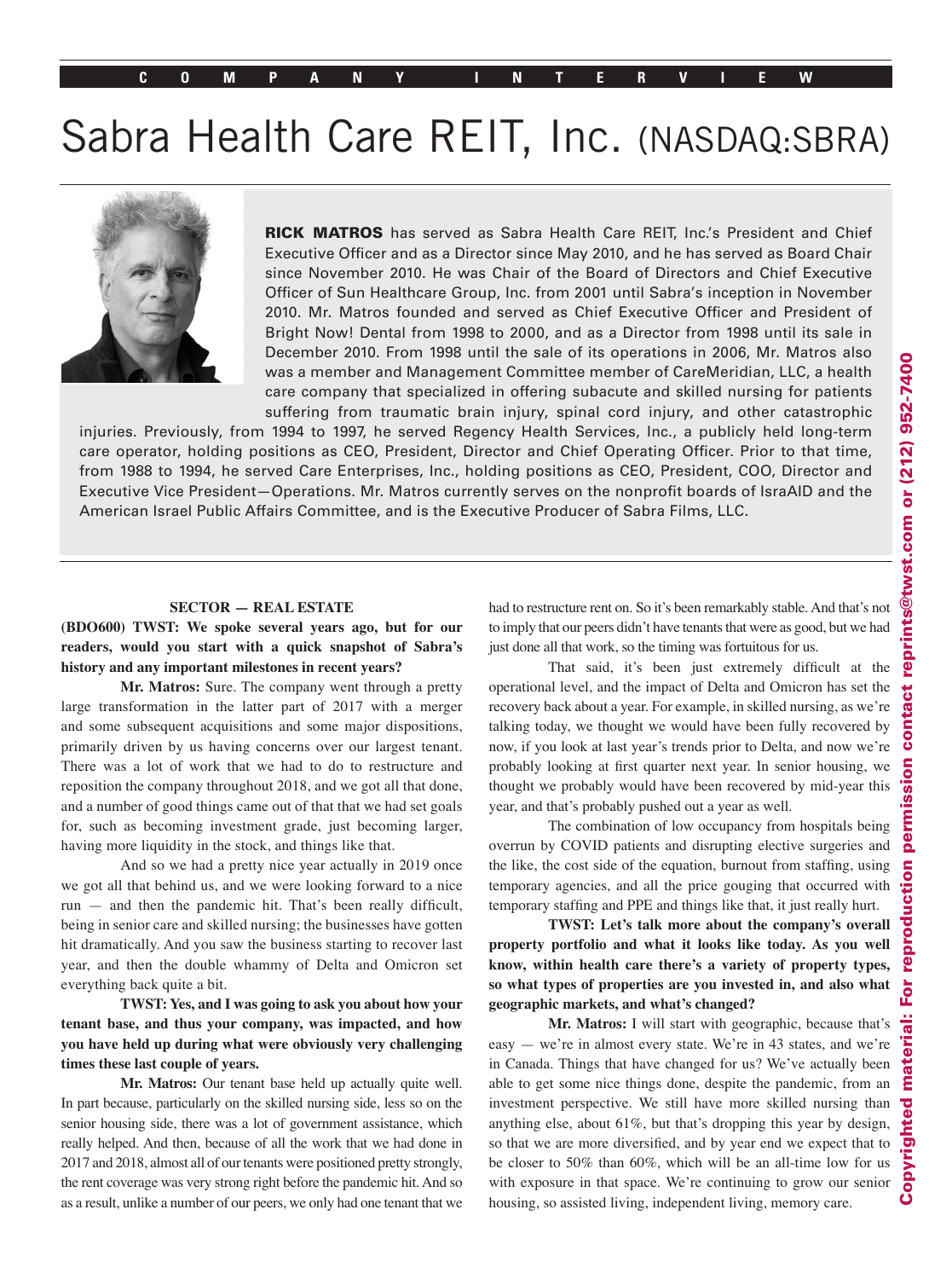#### **COMPANY INTERVIEW — SABRA HEALTH CARE REIT, INC.**

But the other space that's newer to us  $-$  and we're the first REIT to get into it, we started several years ago  $-$  is the behavioral and addiction space. Addiction treatment is really a very young industry in our country, very fragmented. There aren't very many tried and true operators, but we've got three strong operators now. We made a \$325 million investment in one of them, Recovery Centers of America, last year, with more to come. And so that's helping to diversify the portfolio as well. The growth there will be more incremental, because it is, as I said, a very young space and very fragmented, but the opportunity to have one more asset class to help diversify the portfolio, we think, will be helpful.

"Addiction treatment is really a very young industry in our country, very fragmented. There aren't very many tried and true operators, but we've got three strong operators now. We made a \$325 million investment in one of them, Recovery Centers of America, last year, with more to come. And so that's helping to diversify the portfolio as well."

And as we look back on our history, the more diversified we are, the better we trade from a stock perspective. When we had done the merger in 2017, that dramatically increased our skilled nursing. It was a means to an end, and as I mentioned, we accomplished the things that we wanted to accomplish, but since then we've been focused on getting that exposure down so we are more diversified.

**TWST: Would you tell us more about RCA, the operator, which is your tenant, and anything else you can say about your plans with them going forward?**

**Mr. Matros:** RCA has nine inpatient treatment centers currently, and to make the point of how small and young the industry is, that makes them the largest provider of inpatient addiction treatment in the country. Think about other sectors having hundreds of facilities. They have large facilities, they have outpatient as part of their model, centralized call centers.

And what we see in addiction treatment today is that the model has moved beyond the old 12-step program, which always had very high recidivism, and the models today really combine a holistic approach of science, medical treatment, psychosocial support, therapy, and the like. It's a much more all-encompassing, holistic kind of approach, and that is impacting recidivism, although I know it is still higher than everybody would like, it's more effective. So that's really their approach.

Their reimbursement is commercial insurance, and the dialogue and the tone has changed at the policy level with insurers and in Washington, and finally mental health is being seen as a legitimate problem and issue that people are having to deal with, much like any other illness, and that's fueling a lot of this. So we expect to be the primary partner, and certainly would like to be the primary partner, for RCA as they continue to grow.

Similarly, we have another partner called Landmark. Their model is a little bit different. They're smaller facilities, and their facilities receive not only commercial insurance but Medicaid reimbursement, and that's very state specific; every state's got a different Medicaid system. There are some states that have really recognized the need to provide support for mental health and addiction treatment services, and so Landmark focuses on those states that have recognized that so they can have a model that's actually viable. We were their first partner. So they're a little bit smaller than RCA, but they're growing as well.

And the other point I would make in the context of all this is, this isn't just an expansion through acquisition — we're also repurposing some existing facilities. Historically, skilled nursing was viewed as a single-purpose asset. With addiction treatment, you can actually convert skilled nursing facilities that maybe are in markets where the population isn't there anymore, or they are obsolete from a functionality perspective, and rather than having to close them and just sell them for the price of land or whatever the case may be, they can be repurposed.

Similarly, senior housing facilities even more easily can be transformed to addiction treatment centers. There's been a lot of oversupply in the market for a number of years prior to the pandemic, and even some of the newer senior housing facilities have really struggled, so being able to repurpose these has been really effective. It's another way for us to look at our portfolio and say, "What can we do differently with some of the assets in our portfolio?"

And then, a final point is the most recent deal that we did with RCA was to convert an old hotel. So there are a number of different asset classes out there that can be repurposed for addiction treatment, and so our focus is really holistically looking at every possibility, and not just growing our exposure to that space through acquisition but through repurposing as well.

**TWST: One of your other recent announcements was regarding the relationship with Sienna Senior Living. Can you tell us about that? And was this your entry into Canada or were you already in the Canadian market?**

**Mr. Matros:** We really like Canada; we were already in the Canadian market. Sienna is an existing operating partner for us, and we got into the Canadian market around seven years ago with the portfolio that we eventually brought Sienna into. And then we had a single facility that's run by Amica, as well, in Calgary. We thought that would be the basis for us to have more growth there, and it really just didn't happen. Things don't trade very much in Canada like they do in the States. It's a very stable market. In the U.S. senior housing, there's a lot of investment in senior housing in the States from private equity. You don't see that in Canada; a lot of it's pension fund money that finances it. And so we just had this dry period when we weren't growing in Canada, despite looking at opportunities up there.

We're one of only three of the American REITs that are up there, the other two being Ventas and Welltower, and we're obviously much smaller than them, so we tend to look at smaller deals and don't really have to necessarily compete against them.

But the last year, year and a half, there's been a lot more activity in Canada, and a lot of that's been generational owners that have been in place for a long time who are retiring, getting out of the business or whatever. So that's presented more opportunities, and that presented this new opportunity with Sienna. We also have generally seen more deal flow out of Canada, and we now do expect to get more done there.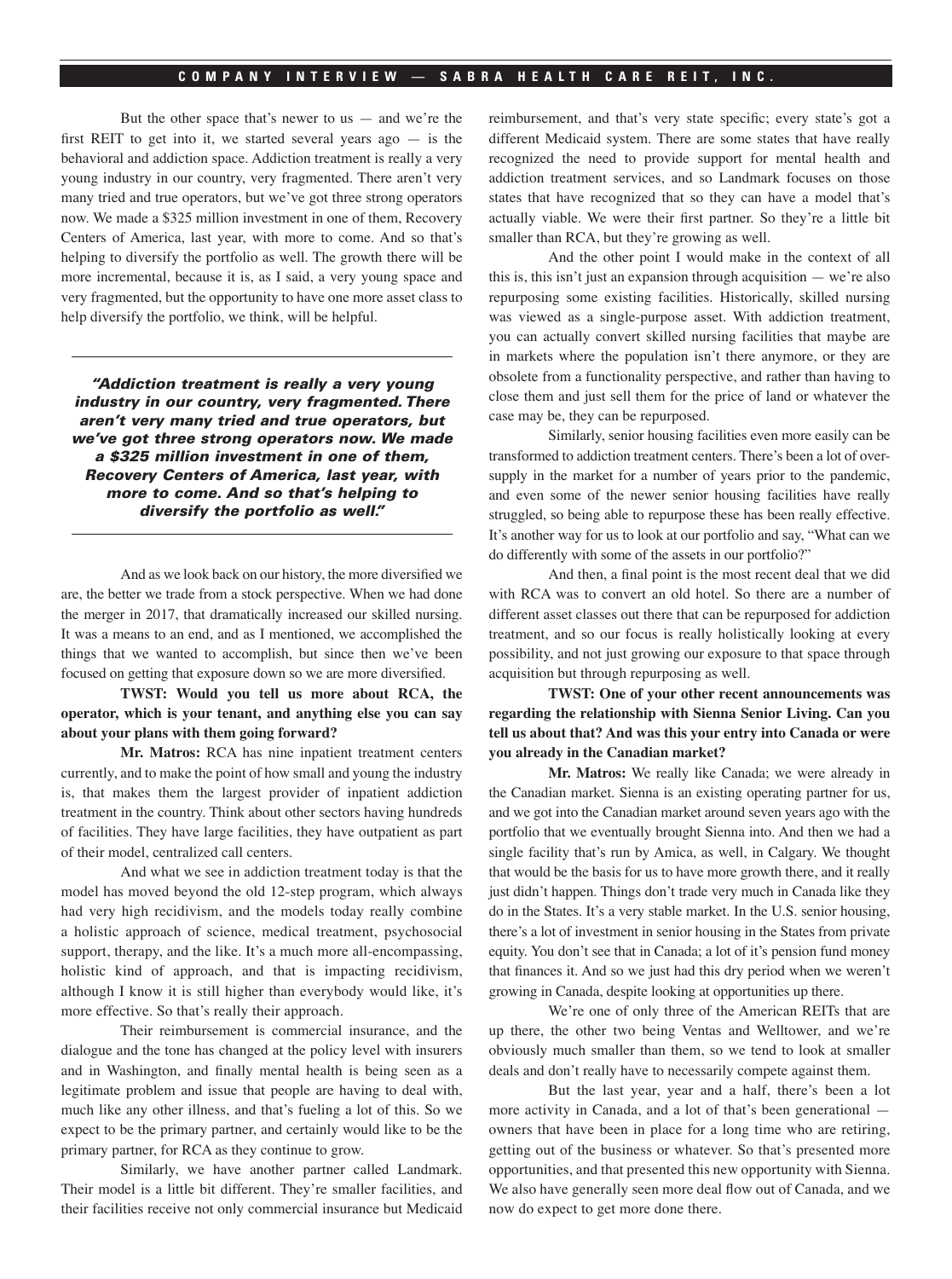#### **COMPANY INTERVIEW — SABRA HEALTH CARE REIT, INC.**

I think the announcement about this JV with Sienna has helped increase our deal flow as well, because as you would expect, because there had been no trades for a while, I think we had fallen off the radar a little bit, but we're clearly back on now. That growth is going to be specifically in senior housing — we won't invest in long-term care in Canada — but that gives us, from a geographic perspective, another avenue for growth and diversification.

"It's almost impossible to find quality senior housing assets to invest in under a triple net lease structure. I think part of that was because coverages were underwritten pretty tightly, with pretty large escalators, and when the space hits a downturn, that just doesn't give operators much breathing room. Having a managed structure, where we all participate in the NOI, provides a lot more flexibility."

**TWST: What is your typical finance structure and strategy for enabling this portfolio growth?**

**Mr. Matros:** It depends on the asset class. For skilled nursing, and so far for addiction treatment and behavioral, it's traditional triple net. In the case of senior housing, these are managed portfolios using the RIDEA structure that was approved by Congress years ago. In the managed structure we engage in a partnership, and that partnership can look very different. In the case of Sienna, it's a 50/50 partnership; in others it can be 80/20 real estate, and maybe the operator owns all of opco — so it's just different depending on the circumstances. There isn't a blueprint there, but a third party is engaged to operate on behalf of the JV. So in the case of our JV with Sienna, the JV contracts with Sienna as a third-party operator.

Much of our senior housing portfolio, like others like Welltower and Ventas, has that kind of structure in place. It used to be that triple net was popular in senior housing, but it hasn't been for quite some time, and so if you're going to grow in senior housing, you're almost always going to go the managed route. It's almost impossible to find quality senior housing assets to invest in under a triple net lease structure. I think part of that was because coverages were underwritten pretty tightly, with pretty large escalators, and when the space hits a downturn, that just doesn't give operators much breathing room. Having a managed structure, where we all participate in the NOI, provides a lot more flexibility.

The pandemic actually created a new opportunity. Prior to the pandemic, there had been so much new development that, despite the fact that there was a demographic increase, it actually wasn't keeping up with all the new development, and so occupancy and senior housing really plateaued. The pandemic obviously had a very negative effect on occupancy, and it also put a halt to all the new development, with construction costs being higher – lumber and other components as well — and so now you've got this demographic upswing and a much lower occupancy base to grow from as the industry recovers from COVID, and without much new supply getting in the way.

Even if you were to assume that new supply would get back to its pre-pandemic levels, say in 2023, by the time you break

ground, by the time you open the facility and lease up, you're probably looking at 2026 or 2027 before there's any meaningful new supply. So there's a really great opportunity, a really nice window here, for senior housing to grow, and that managed structure really provides the impetus for that opportunity.

I would also note, on skilled nursing the opportunity is also quite good, because unlike senior housing, there's been a continual decline in skilled nursing assets. It's a very regulated business, it's very expensive, and so you just don't see investment in new skilled nursing. And the pandemic has actually accelerated the decline in supply. So, in the case of skilled nursing, you've got an increasing demographic with a declining supply, and you're going to have pretty close to a fully occupied industry in the latter part of this decade, so not that many years out.

So, I think for both sectors it's a function of hanging in there through these tough times in the past couple of years, and I think some nice tailwinds for both those sectors are ahead of us over the next number of years.

#### **TWST: I know we're talking ahead of your first quarter results announcement, but what were the highlights from your mid-February business update?**

**Mr. Matros:** I think the highlight primarily was that we had no new tenant issues, while others were still having tenant issues. That was the primary highlight, because that indicated a degree of stability in the portfolio. I think that we have not gotten the credit for it that we think we should, but I also understand from an investment community perspective, when you've got other REITs that are very good and have very good management teams having tenant issues quarter after quarter, there's just this sort of cloud over the space. I think it'll take another couple of quarters of the stability that we've shown recently on our end to actually start getting credit for it.

So, on the one hand, it's a little bit frustrating, but on the other hand, we understand the investment community's concern about additional potential tenant issues, regardless of the stability that we've shown so far. I would also note that we got the year off to a pretty good start with almost \$150 million in new investments, so that was good as well.

#### **TWST: I don't believe you've issued formal guidance yet, but more broadly could you speak to your outlook for the company the rest of this year?**

**Mr. Matros:** In terms of guidance, we were one of a handful that actually gave some guidance last year, but with Delta and Omicron it's just too hard right now to project the rate of recovery, particularly on senior housing. Triple net is not really that much of an issue, but it's a much bigger issue on the managed portfolio. But that said, our strategy and our message to the Street is really where we were in 2019, which was, we repositioned the company; we did a lot of work. There was a lot of noise around the company and uncertainty, and there's nothing the Street hates more than uncertainty. They can model bad news, but they can't model uncertainty.

So it's really picking up where we left off in 2019, which is, we are going to do digestible deals that are relatively predictable for our space, we're not going to have any noise. We actually were able to take advantage of some opportunities during the pandemic to strengthen the balance sheet, which was already quite strong but it's really pristine right now. And we're